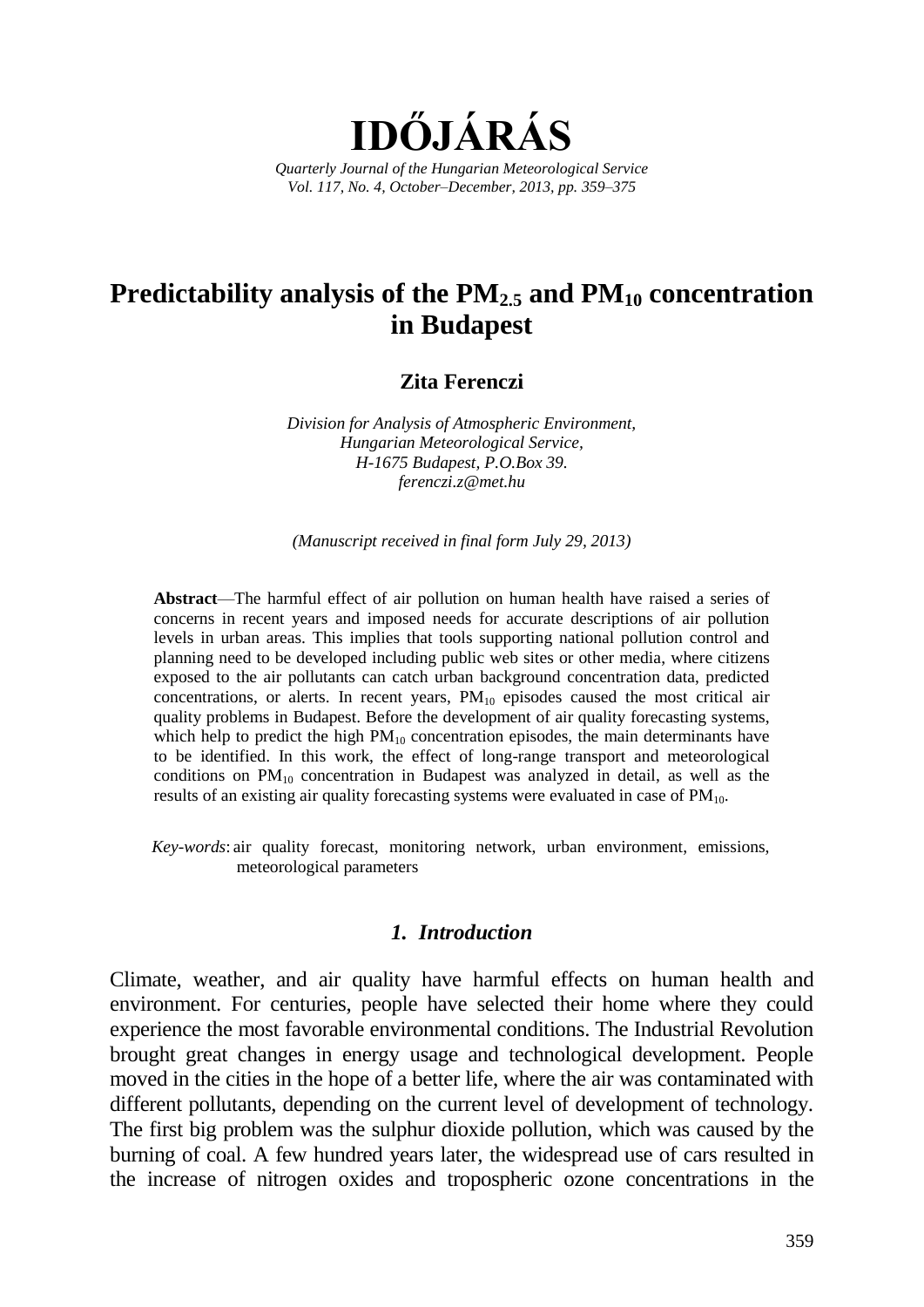atmosphere. Nowadays, the high level of airborne particles concentration is considered seriously *(WHO,* 2011), especially in the winter season in Hungary.

Over the past few hundred years, we had to face also the changes in climate in parallel with the changes in air quality. The observed changes in climate, weather, and air quality continuously interact with each other: the pollutants are changing the climate, thus changing the weather, but also the climate impacts on air quality (*Bernard et al.,* 2001). The increasing number of extreme weather situations can occur as a result of climate change, which could create favorable conditions for rising of PM pollutant concentrations. In recent years, the  $PM_{10}$ episodes, which in many cases are associated with extreme weather situations, caused the most critical air quality problems in Budapest. The first step before developing a successful air quality forecast system is a detailed analysis of the meteorological background of the PM<sup>10</sup> high-level situations (*Demuzere et al.,*  2009). Our investigation will focus on those episodes, which are caused by this pollutant, and on the long-range transport of the aerosol particles, which have also essential role in the formation of PM situation in Budapest.

The sum of all particles suspended in the atmosphere is referred to as PM (particulate matter). The particulates are classified according to their size and their capacity of penetrating the respiratory tract, causing harmful effects on people. The source of the particulate matter can be anthropogenic or natural. In urban environment, the most important causes of high  $PM_{10}$  concentration are traffic emissions, and in particular the use of diesel engines and motorcycles (*Sillanpää et al.,* 2006). Notable proportion is due to old tires and car brakes. During winter, emissions from domestic heating are added to the  $PM_{10}$  in larger amounts due to materials such as coal and wood.

Before developing an air quality forecasting system, which helps to predict the high  $PM_{10}$  concentration episodes, the main determinants (emission, meteorological conditions, and long-range transport) have to be identified. In this work, the effect of long-range transport and meteorological conditions on particulate matter in Budapest and Hungary was analyzed in detail.

Finally, the first results of the validation of the air quality prediction system of the Hungarian Meteorological Service are presented. In the evaluation work, the  $PM_{10}$  data detected by the air quality monitoring network of Budapest, as well as the forecasted air pollutant concentration values of the air quality prediction model system are used.

# *2. Analysis of the most important effects on PM concentration*

Air quality of Budapest is determined by domestic and traffic emissions combined with the meteorological conditions. The effect of the long-range transport could also be essential. In this paragraph, the effect of emission, longrange transport, and meteorological conditions will be analyzed in detail.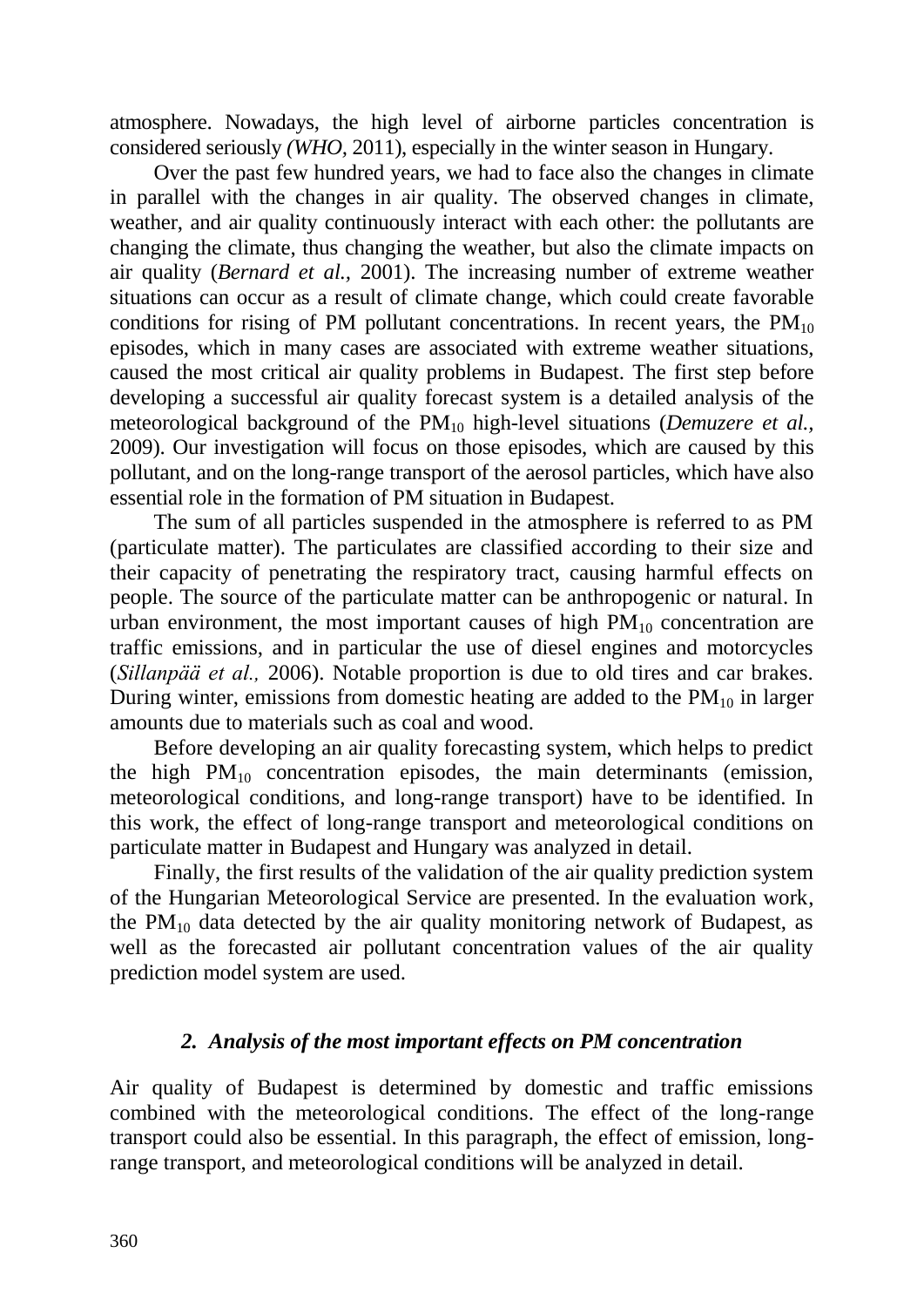# *2.1. Emission*

The emission of  $PM_{10}$ , which has essential effect on the air quality of Budapest is determined by the industrial, traffic, and domestic heating activity in the area of Budapest. While the yearly variability of the industrial and traffic emissions are not significant, the domestic emissions increase in the winter season. All the mentioned emissions have weekly, daily and, especially for the traffic hourly variabilities. The different time variabilities of these emission sectors are reflected in the daily and yearly variability of concentration values of the  $PM_{10}$ .

# *2.2. Effect of the long-range transport on PM concentration*

Effect of the long-range transport on the  $PM_{10}$  concentration was determined by the EMEP chemical transport model (*Simpson et al.,* 2012). With this examination only the yearly average of this effect could be analyzed. Sometimes the impact of the long-range transport can be negligible and sometimes it can be responsible for the episode situation. In this paragraph the effect of long-range transport on the  $PM_{10}$  and  $PM_{25}$  in Budapest and Hungary will be analyzed in detail. The results will show how important this effect is and how we will able to put this information into an air quality forecasting system.

# *2.2.1. Short description of the EMEP model*

Many types of air pollutants have been observed to travel far from their sources causing air quality problems (*EMEP Status Report,* 2012). Therefore, it is very important to begin the development of chemical transport models with investigating the long-range transport of the air pollutants. A representative of these types of models is the EMEP Eulerian long-range transport model (*Simpson et al.,* 2012). The model is an important tool to analyze both acidification and photo-oxidant activities in the air. The current version of the model working on a polar-stereographic projection, true at 60 N, has commonly been used, with grid-size of 50 km×50 km at 60 N. The standard domain has changed somewhat over the years, and was enlarged towards Eurasia in 2007. The model currently uses 20 vertical levels from the surface to the top of the model domain (currently: 100 hPa, 15 km). The 15 km high air column is divided into 20 levels in a form that the lower layer (3 km), which is relevant in the mixture of air pollutants, includes 10 levels, allowing the detailed examination of this air layer. The EMEP model uses a chemical pre-processor to convert lists of input chemical species and reactions to differential equations in Fortran code. The default chemical scheme, which is used in the open source version of the EMEP model, is the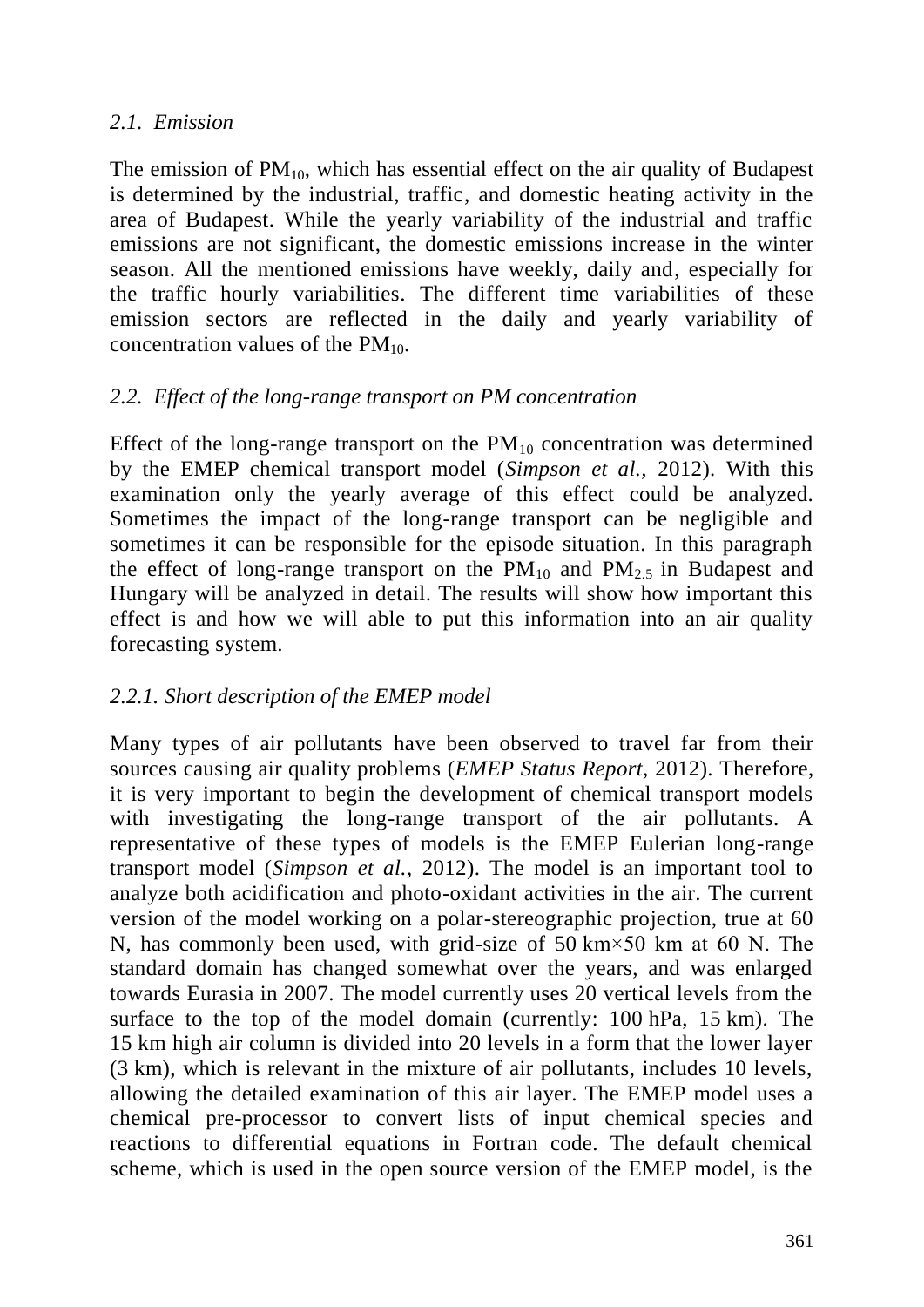EmChem09. This chemical scheme describes 137 reactions and 26 photochemical reactions between 72 chemical species. The model calculates the dry and wet deposition of the chemistry substances. The dry deposition flux is determined by using the deposition velocity, while the wet deposition processes include both in-cloud and sub-cloud scavenging of gases and particles.

The standard emissions input required by EMEP model consists of gridded annual national emissions of sulphur dioxide  $(SO_2)$ , nitrogen oxides  $(NO<sub>x</sub>)$  $=NO+NO<sub>2</sub>$ ), ammonia (NH<sub>3</sub>), non-methane volatile organic compounds (NMVOC), carbon monoxide (CO), and particulates ( $PM<sub>2.5</sub>$ , and  $PM<sub>c</sub>$ , the latter being the coarse aerosol fraction,  $PM_{10}$ - $PM_{2.5}$ ). The particulate matter categories can be further divided into elemental carbon, organic matter, and other compounds as required. Emissions can be from anthropogenic sources (burning of fossil and biomass based fuels, solvent release, etc.), or from natural sources such as foliar VOC emissions or volcanoes.

The EMEP model has been adapted to run with meteorological fields calculated by a number of numerical weather prediction models, like the ECMWF IFS. In 2013, the data of the ECMWF IFS are available for forecasts with  $0.125^{\circ} \times 0.125^{\circ}$  horizontal grid length and 137 vertical levels, and this model became the default meteorological driver.

## *2.2.2. Calculation of the long-range transport of PM<sup>10</sup> concentration*

For determining the long-range transport of the PM (particulate matter), the effect of the national emission from all countries in the EMEP model calculation area and the natural resources in the region were taken into account (*Gauss et al.,* 2012). The most important natural sources are the sea and the volcano, which have effect on the PM air quality conditions.

Our study was carried out for five years (2006–2010) in order to filter the variability of the weather as much as possible. Since the emission values show considerable variability from year to year (not only in case of Hungary), it is difficult to separate the effects of the weather from the effect of the emissions in the results.

First the proportion of the effect of the long-range transport was determined on the  $PM_{10}$  concentration in Hungary for five years (2006–2010). The results are summarized in *Table 1*.

On the basis of model calculations it was found that in annual average the transboundary sources are responsible for the  $80\%$  of the  $PM_{10}$  pollution formation in Hungary. According to *Table 1*, it can be said that in the last 5 years in Hungary, the  $PM_{10}$  emissions are significantly changed, and it could cause the variability in the quantity of the long-range transport.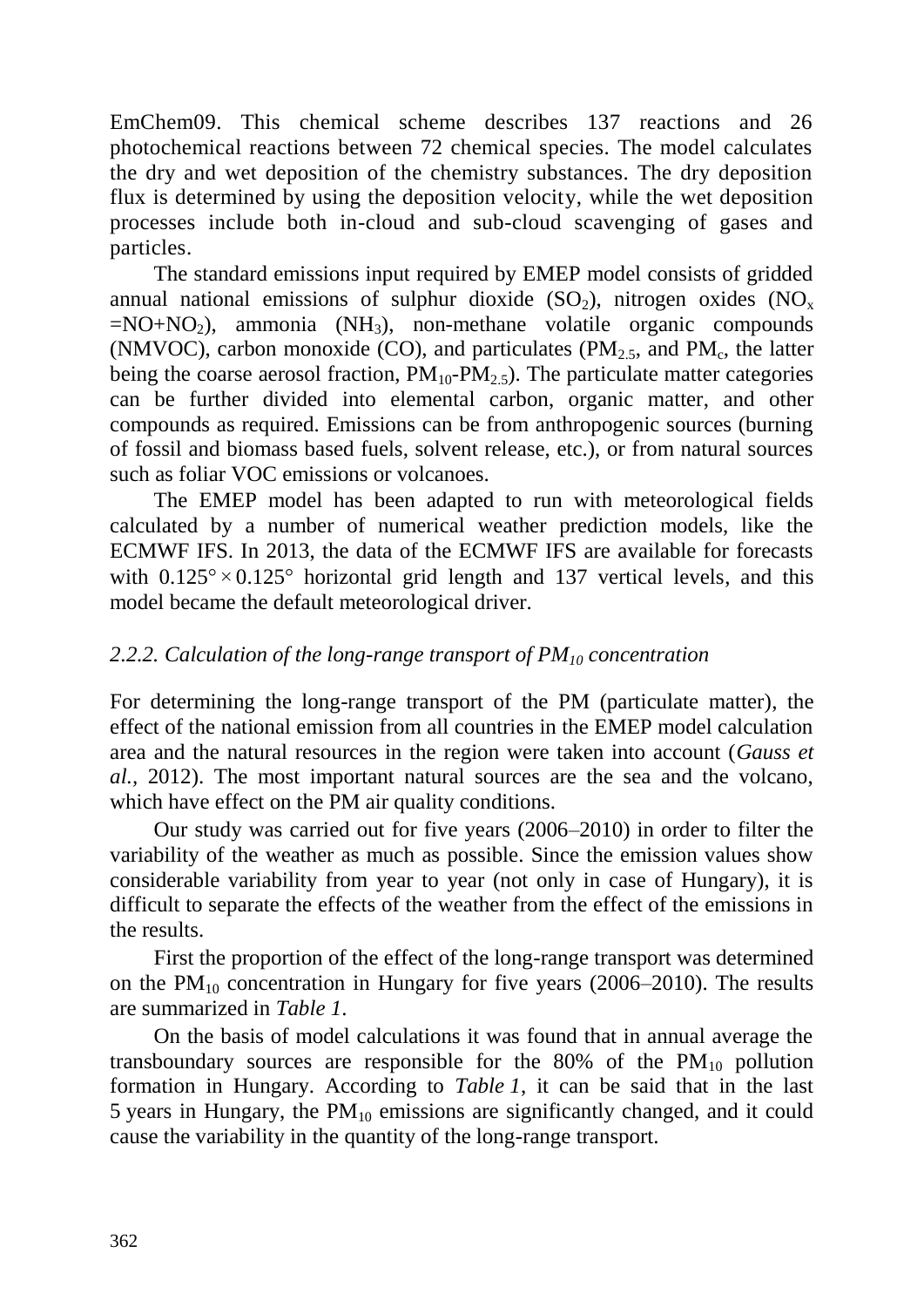| Years | <b>Fraction of transboundary</b><br>contributions $(\% )$ | <b>Emission from</b><br>Hungary $(Gg)$ |
|-------|-----------------------------------------------------------|----------------------------------------|
| 2006  | 79                                                        | 48                                     |
| 2007  | 83                                                        | 36                                     |
| 2008  | 80                                                        | 38                                     |
| 2009  | 79                                                        | 48                                     |
| 2010  | 79                                                        | 46                                     |

*Table 1.* Fraction of transboundary contributions to PM<sub>10</sub> concentrations in Hungary (unit: %) and the  $PM_{10}$  emission from Hungary (unit: Gg)

During the studied five years, trend in the change of the impact of the longrange transport could not be observed, the difference between the years can be mainly explained by changes in the  $PM_{10}$  emission of Hungary. In the years when the emission of Hungary was decreased significantly, the proportion of the long-range transport increased slightly. *Fig. 1* shows the spatial variability of the impact of long-range transport in Hungary between the years 2006 and 2010.



*Fig. 1.* Fraction of transboundary contributions to  $PM_{10}$  concentrations in Hungary in the years of 2006 and 2010 (unit: %).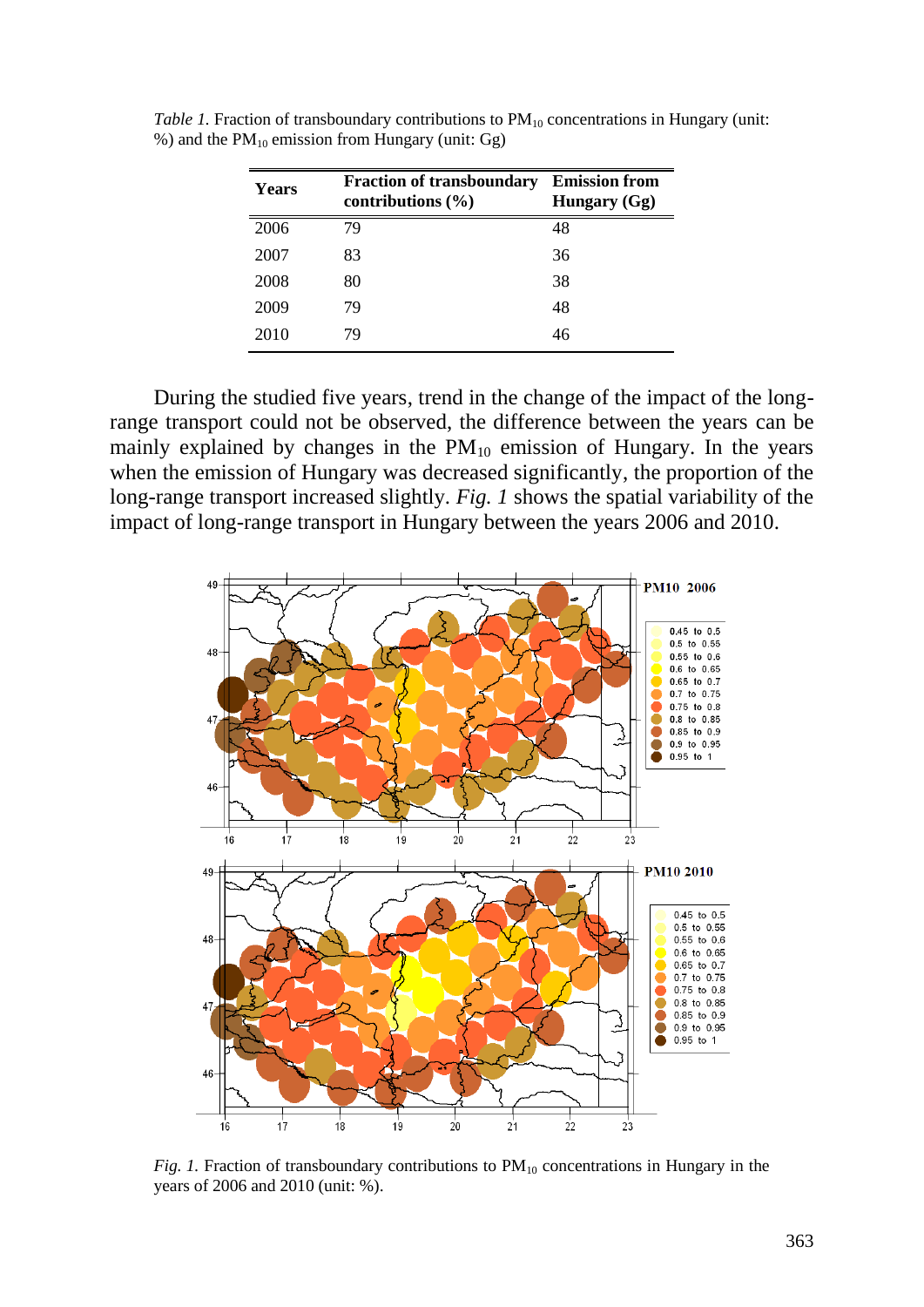In the second part of this study, the proportion of the long-range transport was determined on the  $PM_{10}$  pollution formation in the air quality zones of Hungary (*Table 2*). The definitions of the zones are:

1. Budapest and its surroundings

- 2. Győr Mosonmagyaróvár
- 3. Komárom Tatabánya Esztergom
- 4. Székesfehérvár Veszprém
- 5. Dunaújváros and its surroundings
- 6. Environs of Pécs
- 7. Sajó Valley
- 8. Debrecen and its surroundings

*Table* 2. Fraction of transboundary contributions to  $PM_{10}$  concentrations in the zones of Hungary in different years (unit:%)

| Years | Zone 1 | Zone 2 | Zone 3 | Zone 4 | Zone 5 | Zone 6 | Zone 7 | Zone 8 |
|-------|--------|--------|--------|--------|--------|--------|--------|--------|
| 2006  | 69%    | 80%    | 78%    | 76%    | 68%    | 79%    | 72%    | 75%    |
| 2007  | 71%    | 86%    | 82%    | 80%    | 68%    | 84%    | 75%    | 77%    |
| 2008  | 68%    | 80%    | 76%    | 75%    | 65%    | 80%    | 71%    | 76%    |
| 2009  | 63%    | 76%    | 74%    | 73%    | 62%    | 80%    | 69%    | 77%    |
| 2010  | 65%    | 77%    | 74%    | 75%    | 58%    | 80%    | 67%    | 73%    |

According to *Table 2*, it can be said that the effect of the long-range transport on the  $PM_{10}$  concentration is the lowest in zone 1 (Budapest and its surroundings) and 5 (Dunaújváros and its surroundings), and the highest in zone 2 (Győr - Mosonmagyaróvár) and 6 (Environs of Pécs). Considering the country's size, this difference is mainly due to the significant spatial variability of the  $PM_{10}$  emission in Hungary. The largest industrial areas of Hungary located in zone 1 and zone 5 includes the area of our capital, where the combined effect of traffic and industries can cause high level  $PM_{10}$ emission.

#### *2.2.3. Calculation of the long-range transport of PM2.5 concentration*

Further we determined the main contributor countries, which have significant effect on the PM2.5 pollution formation in Hungary. *Table 3* summarizes the time variation of the national  $PM_{2.5}$  emission of Hungary between 2006 and 2010.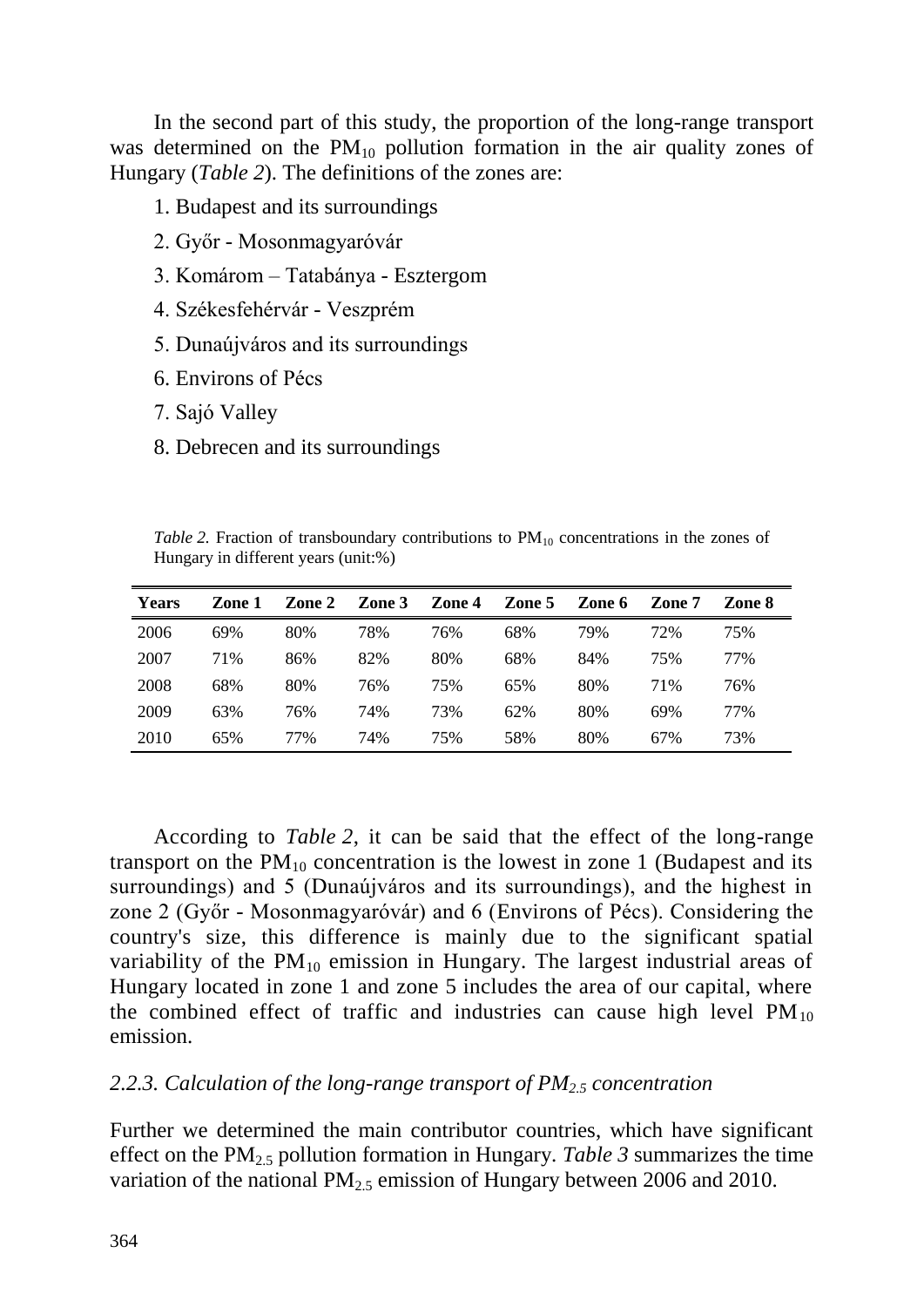| Years | $PM_{2.5}$ emission<br>from Hungary (Gg) |
|-------|------------------------------------------|
| 2006  | 29                                       |
| 2007  | 21                                       |
| 2008  | 23                                       |
| 2009  | 28                                       |
| 2010  | 32                                       |

*Table* 3. PM<sub>2.5</sub> emission from Hungary (unit: Gg).

Before preparing pie diagrams, the examined countries were placed into an order of magnitude based on how large the proportion of their contribution is to the PM<sub>2.5</sub> pollution of Hungary. The pie diagrams (*Fig.* 2.) show the proportion of the effect of Hungary and the 8 main contributor countries on the  $PM_{2.5}$ concentration in the years of 2006 and 2010.



*Fig.* 2. Main contributors to concentrations of  $PM_{2.5}$  in Hungary in the years of 2006 and 2010 (unit:%).

According to the pie charts, our homeland contributes to the  $PM_{2.5}$ contamination in Hungary with 20–25%. It can be declared in general, that among the neighboring countries, the effect of Poland and Romania is considerable to the  $PM<sub>2.5</sub>$  contamination in Hungary, the combined effect of these two countries is comparable to the effect of Hungary. It can be said that the effect of Italy, Slovakia, Germany, and Serbia could also be considerable,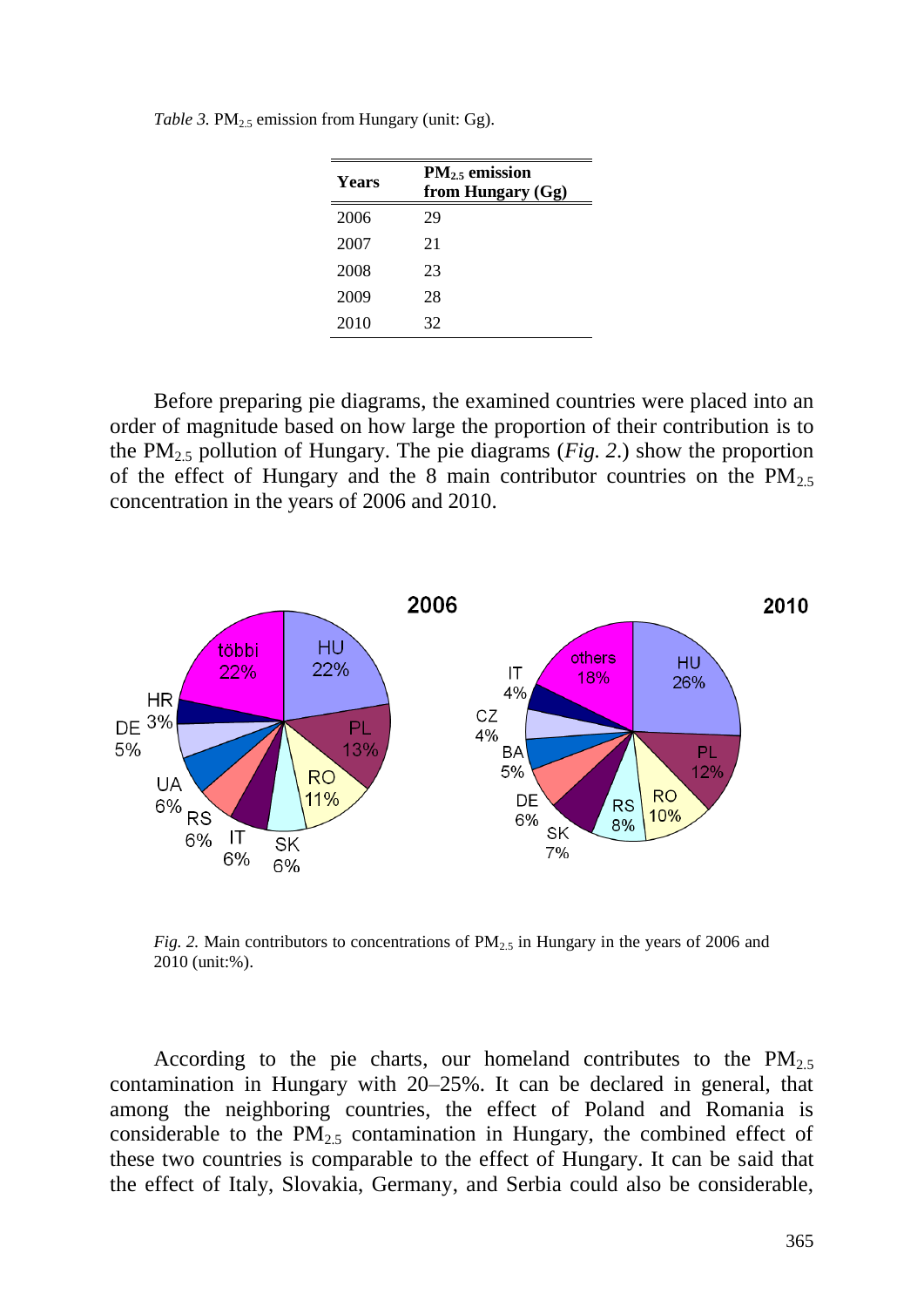but the contribution of these countries to the Hungarian  $PM_{2.5}$  contamination are essentially affected by the atmospheric conditions.

Finally, the contribution of Hungary to the  $PM_{2.5}$  contamination of the neighboring countries was examined. *Fig. 3* shows the results of this investigation.



*Fig.* 3. Contribution of Hungary to the PM<sub>2.5</sub> contamination of the neighboring countries in the years of 2006 (left) and 2010 (right)(unit:%).

Comparing *Fig. 3* with the pie charts (*Fig. 2*), the amount of the contribution of the Hungarian  $PM<sub>2.5</sub>$  emission to the air pollution conditions in the neighboring countries is similar to their contribution to the Hungarian air pollution. The balance is positive only in the case of Romania, which means that Hungary receives much more particles from Romania than the amount was sent by Hungary to Romania. Hungary significantly pollutes the air of Slovakia, Croatia, and Serbia. Hungary contributes to the air pollution of these countries with 5–20%. The value of this rate depends on the meteorological conditions and the changes in the emission of these countries from year to year.

After specifying Hungary's contribution to the  $PM<sub>25</sub>$  air pollution in the surrounding states, it was possible to determine which countries are the net polluters of Hungary and, on the other hand, which countries are polluted by Hungary. The results of this investigation are summarized in *Table 4*.

According to *Table 4* it can be related, that Poland and Romania pollute Hungary much more, than Hungary pollutes these countries. In case of Slovakia the situation is inverse, because Hungary pollutes this country much more than Slovakia pollutes Hungary.

Finally, it was determined that from the particles emitted by Hungary 37 percent remain in the country and 63 percent cross the border of Hungary and increase the  $PM<sub>2.5</sub>$  contaminations of other countries. Considering the total emission of the modeling domain in case of Hungary the amount of aerosols particles arrive to the area of Hungary from outside sources are 30% more than those emitted by Hungary in all.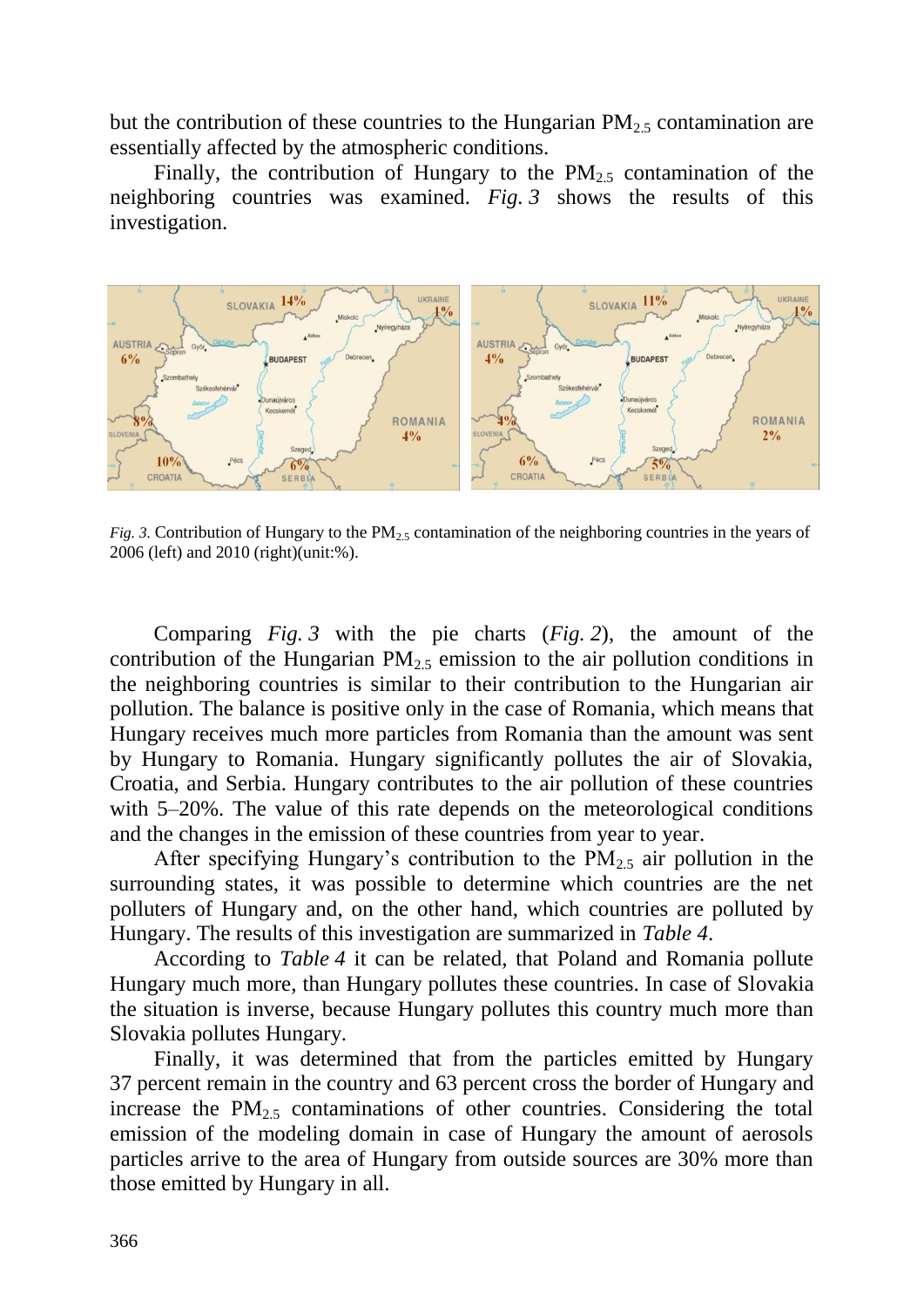| Year | <b>Poland</b> |    | <b>Romania</b> |    | <b>Serbia</b> |    | <b>Slovakia</b> |     |
|------|---------------|----|----------------|----|---------------|----|-----------------|-----|
|      | received sent |    | received sent  |    | received sent |    | received sent   |     |
| 2006 | 13%           | 4% | 11%            | 4% | 6%            | 6% | 6%              | 14% |
| 2007 | 12%           | 2% | 7%             | 4% | 8%            | 5% | 7%              | 9%  |
| 2008 | 7%            | 2% | 10%            | 3% | 8%            | 5% | 6%              | 12% |
| 2009 | 10%           | 3% | 10%            | 3% | 8%            | 5% | 7%              | 11% |
| 2010 | 12%           | 2% | 11%            | 2% | 8%            | 5% | 7%              | 11% |

*Table 4.* The proportion of the received and sent polluted particles from the point of view of Hungary.

The results of this investigation can be summarized as follows: the longrange transport is very determinant in Central Europe, and could not be neglected in the transport model calculations.

# *2.3. Effect of the weather conditions*

PM<sub>10</sub> concentrations exceed the threshold value mainly in winter and fall. In summer, high  $PM_{10}$  concentrations can be observed very rarely. We think, that the effect of special meteorological situations are determinant in the high level PM<sup>10</sup> concentration formations (*Barmpadimos et al.,* 2011; *Mok* and *Hoi.,* 2005). In this paragraph we examine the effect of some meteorological parameters on the  $PM_{10}$  concentration. In Budapest, an air quality network of 10 stations detects the hourly concentration values of  $PM_{10}$ , we used this database.

#### *2.3.1. Seasonal effects*

Examining the past few years, it shows that high  $PM_{10}$  air quality conditions were observed especially in the winter semester. In order this statement could be supported by measurements we examined the  $PM_{10}$  data of the Gilice tér air quality monitoring station in Budapest. Those days were selected, when the daily average of the  $PM_{10}$  concentration values exceeded the limit value for the protection of human health (50  $\mu$ g/m<sup>3</sup>). The results of the study are shown in *Fig 4.*

*Fig. 4* shows, that the exceedance of the limit values can be observed especially in fall and winter, in spring and summer this situation is very rare. The picture also shows a threshold value (red line) which means that the  $PM_{10}$ daily mean value may not exceed 50  $\mu$ g/m<sup>3</sup> more than 35 times in a year. In the last years it was usual that the  $PM_{10}$  daily values exceeded the limit values for the protection of human health more than 35 times, except in 2009. *Fig 4* shows the result of the investigation only for the monitoring station "Gilice tér", but the situation is the same not only in Budapest, but in case of all of the Hungarian air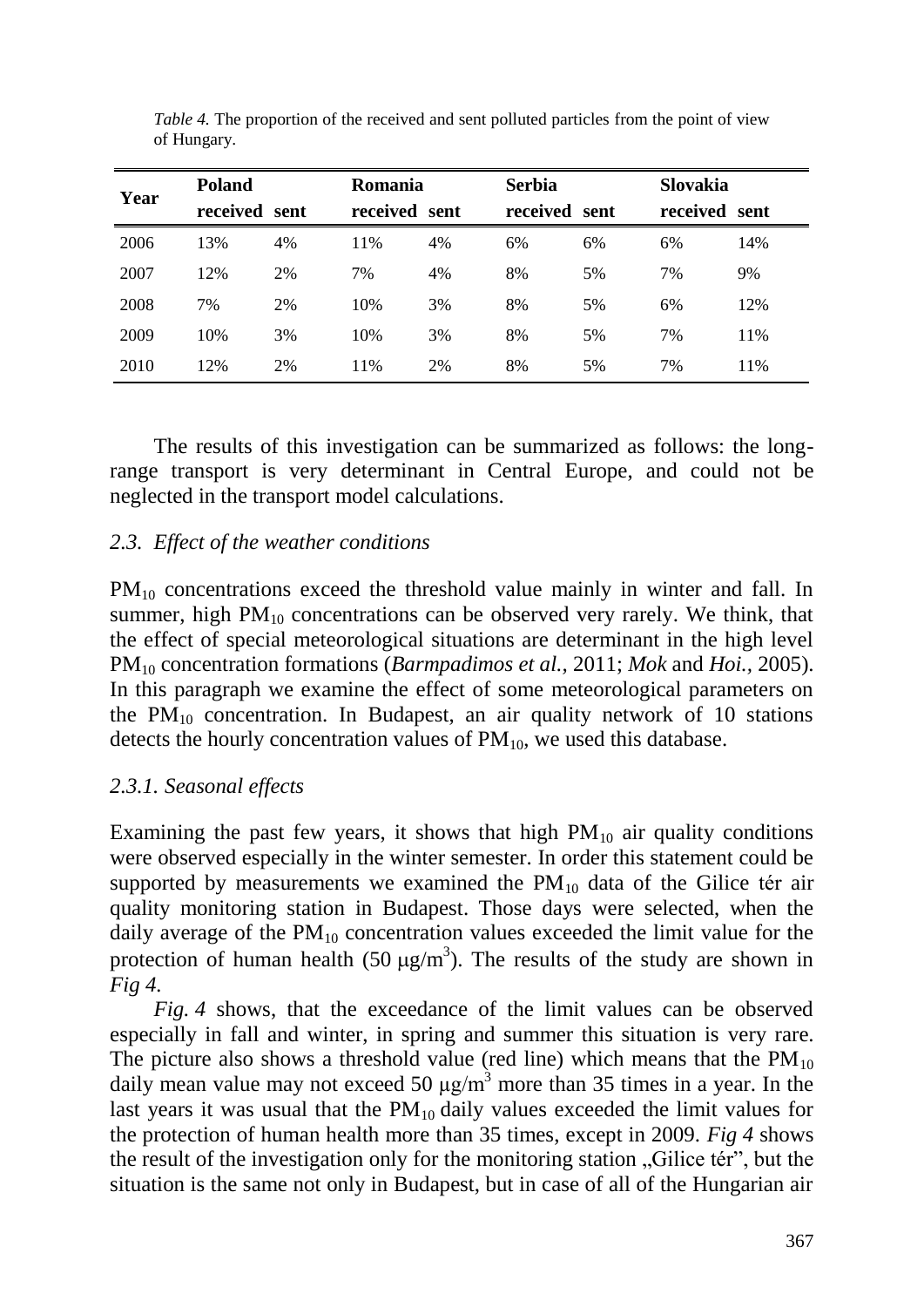quality monitoring stations. How can we explain that high  $PM_{10}$  concentration levels can be observed in Hungary especially in fall and winter in Hungary? Due to the fact that the emission and the weather situation determine the  $PM_{10}$ concentration together, the seasonal variability of these two effects has to be analyzed. In the case of  $PM_{10}$ , the most significant emissions originate from the traffic and residential wood and cool combustion. From the two factors, only the residential combustion has essential seasonal variability.



*Fig.* 4. Exceedance days of air quality threshold (health protection) values of  $PM_{10}$ (Budapest, Gilice tér, 2006–2010)

Beside the emission, weather situations also change from season to season in the Carpathian Basin. The typical weather situation, which favors the development of high  $PM_{10}$  concentration occurs primarily in the winter season. Furthermore, these weather situations, and meteorological parameters, which can be linked to these meteorological situations, will be examined in more detail.

Not the conventional meteorological measurements, but the grid point data of the numerical weather prediction models are used in the experiments, because we had to produce that type of parameters, which are not measurable or not possible to be calculated from the classical measurements. In this study we used the results of two different numerical weather prediction models to eliminate the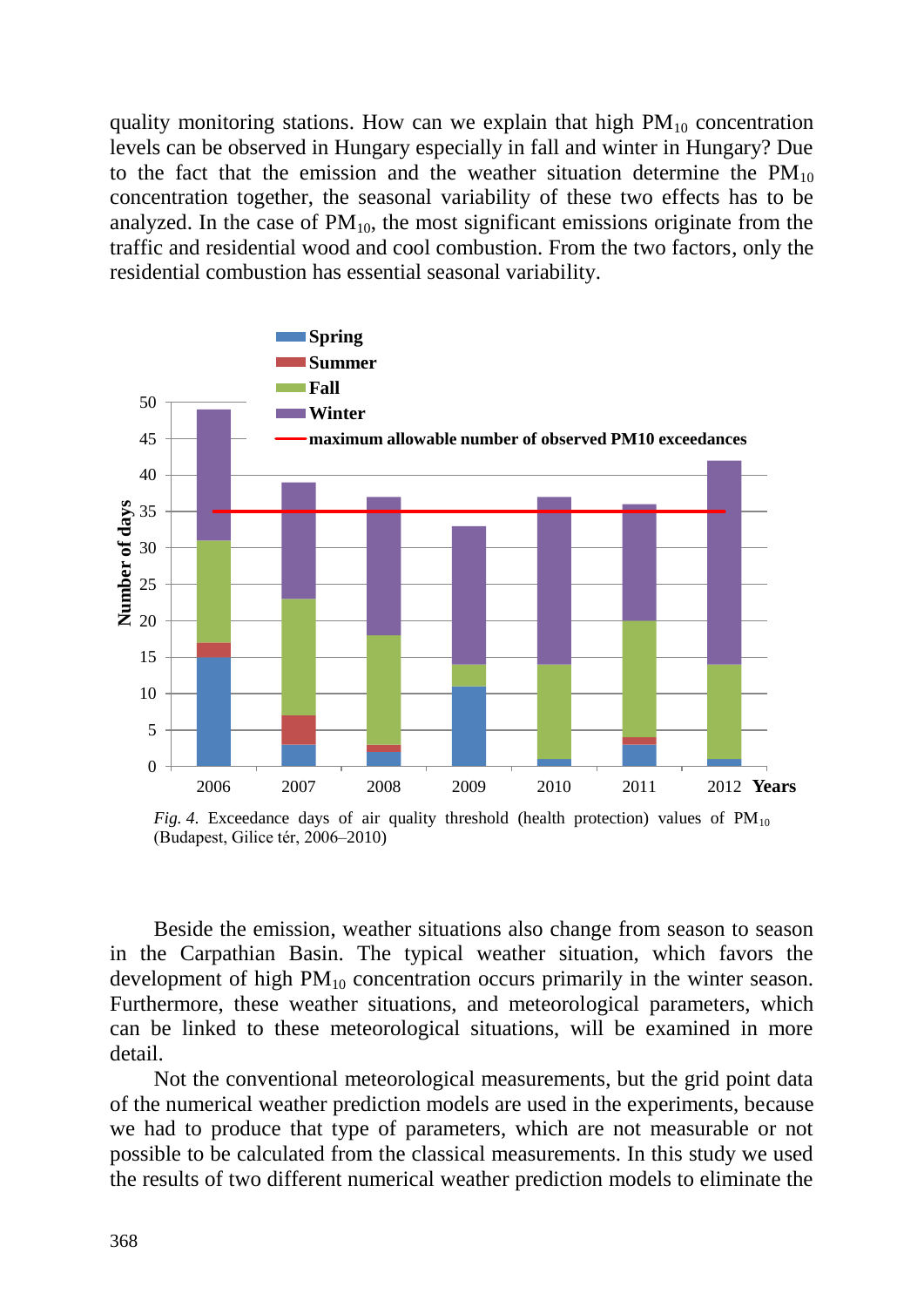differences in the parameterization methods of the two NWP models (finally, in the results, there was no significant difference).

The features of the two numerical weather prediction models used in the examination are as follows:

AROME (Applications of Research to Operations at MEsoscale) is an atmospheric non-hydrostatic modeling system, which includes a state-of-the-art numerical weather prediction model and a data assimilation system. The horizontal resolution of the model domain is 2.5 km with 60 vertical model levels. The model is used primarily for ultra-short-term forecasting and runs at the Hungarian Meteorological Service's supercomputer four times a day.

WRF (Weather Research and Forecasting) is a versatile numerical weather prediction model, which was developed at the National Center for Atmospheric Research (NCAR) and U.S. National Oceanic and Meteorological Service (NOAA) in cooperation with many research institutes and universities. Operational WRF model used by the Hungarian Meteorological Service with high resolution (2.6 km) and non-hydrostatic configuration. The service runs four times a day on a supercomputer.

### *2.3.2. Effect of the planetary boundary layer (PBL)*

One of the most important parameter of the diffusion processes is the planetary boundary layer (PBL) height. The planetary boundary layer is defined as the part of the atmosphere that is strongly influenced directly by the presence of the surface of the earth, and responds to surface forcings with a timescale of about an hour or less (*Holton,* 1992). In the boundary layer the horizontal transport is dominated by the mean wind and the vertical by the turbulence. When pollutants are emitted into this layer, they dispersed horizontally and vertically because of the action of convection and mechanical turbulences until it becomes completely mixed.

The height of this layer cannot be measured directly, but many methods are known to determine it. In this work, two different numerical weather prediction models, AROME and WRF were applied to determine the PBL height values using different PBL parameterization schemes. In the Hungarian version of the WRF model, the BouLac PBL scheme (*Bougeault et al.,* 1989) was used to calculate the PBL height. The BouLac PBL scheme is classified as a one-and-ahalf order turbulent kinetic energy (TKE) closure scheme, which determines the diffusion coefficients from the prognostically calculated TKE. In the Hungarian version of the AROME model, the top of the PBL height is determined by the momentum flux profile method (*Szintai* and *Kaufmann,* 2008). The top of the PBL is the height where the momentum flux value becomes less than 5 percent of the surface level momentum flux value.

Because the numerical weather prediction models determine the PBL height using different parameterization schemes, we determined the connection between the two differently determined PBL height, and the  $PM_{10}$  concentration values.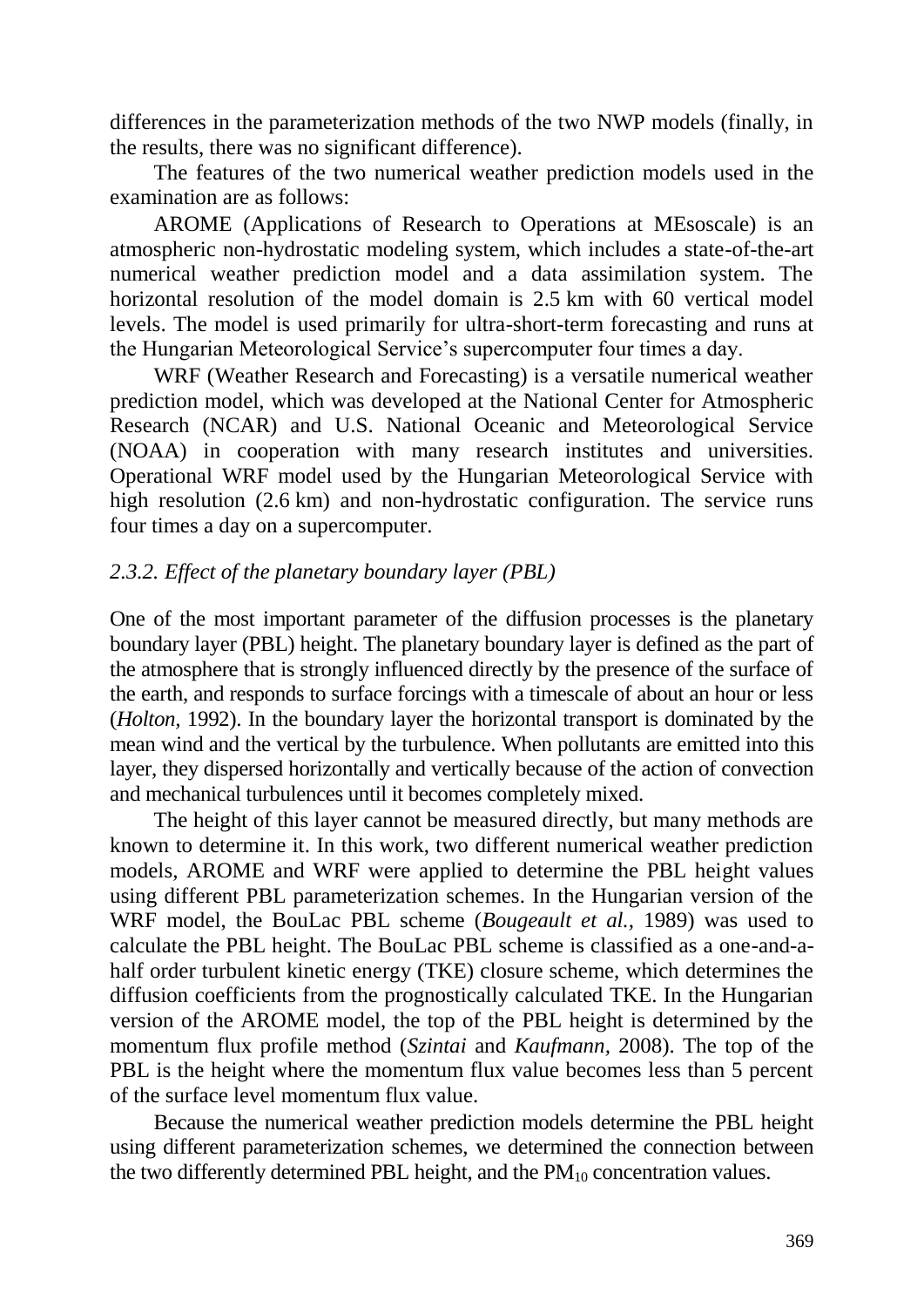In our examination the hourly average  $PM_{10}$  concentration values were used, that are measured between October 27 and November 26, 2011 at the air quality monitoring station Gilice tér, and the hourly PBL height determined by the two mentioned numerical weather prediction models. The examined time period is the longest  $PM_{10}$  episode situation which has been detected since the  $PM_{10}$ measurements started in Budapest. *Fig 5* shows the relationship between the two parameters.



*Fig. 5*. The relationship between the height of the planetary boundary layer (PBL) and the PM<sub>10</sub> concentrations (Budapest, Gilice tér).

According to *Fig.* 5, in case of high  $(>100 \mu g/m^3)$  PM<sub>10</sub> concentration values the PBL heights were lower than 200m. Nevertheless, this statement is not true in another direction, because in case of low PBL height the  $PM_{10}$  concentration is not so high in every cases. Regression analysis was also performed to determine the connection between the  $PM_{10}$  concentration and PBL height hourly values. There is not big difference between the results of AROME and WRF models. The value of the regression is a little bit higher in case of AROME.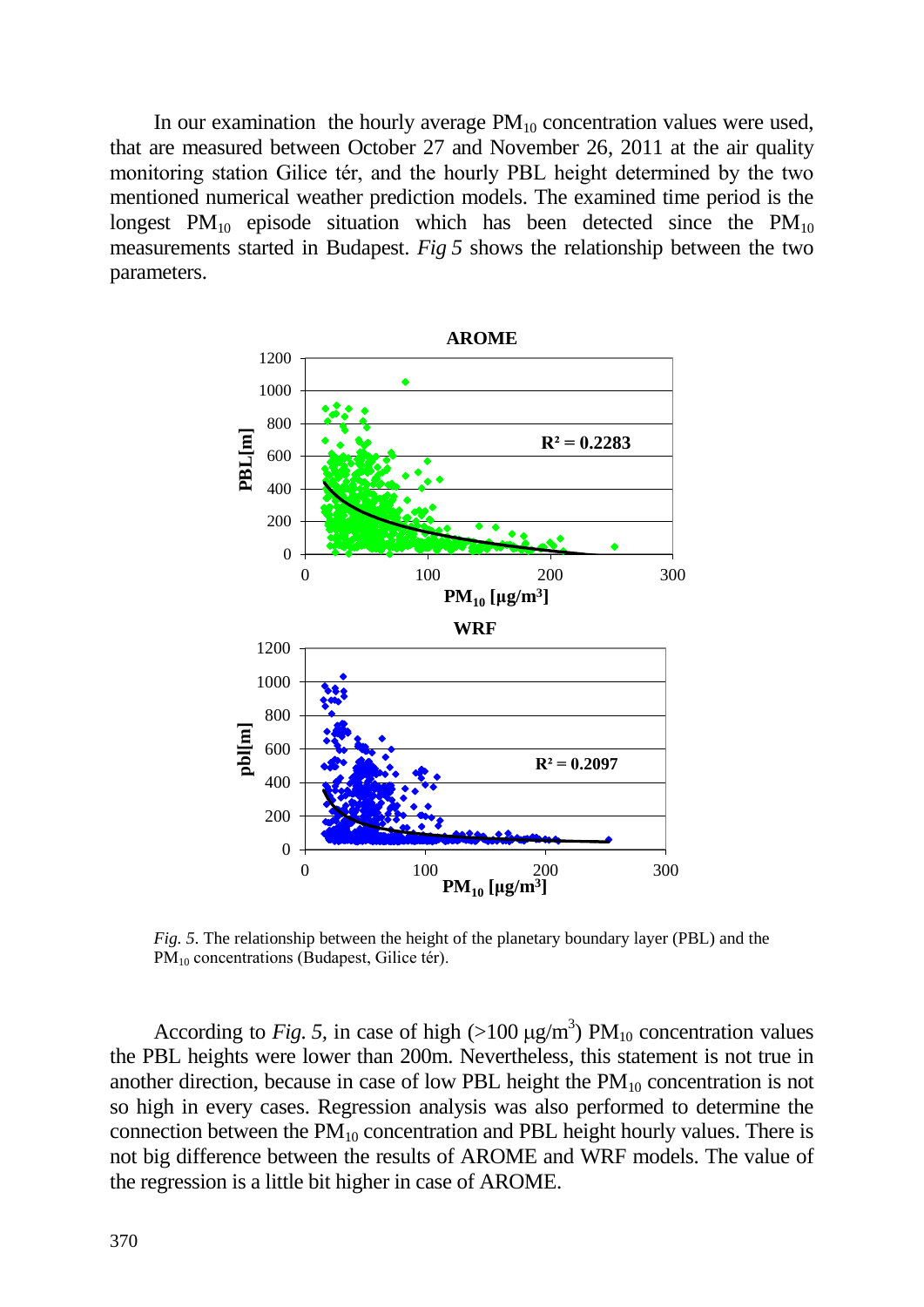#### *2.3.3. Effect of the stagnation index (SI)*

Because the results of the analysis with the PBL height was not convincing to find the weather conditions resulting high  $PM_{10}$  concentration level, we took into the analysis other meteorological parameters. While the PBL height characterizes the intensity of the vertical diffusion in the atmosphere, the magnitude of wind speed and wind shear could be the index of the intensity of the horizontal diffusion. The SI index is the parameter (*Holst et al.* 2008), which characterizes the intensity of the horizontal and vertical diffusion in the lower layer of the atmosphere as it takes into account the height of the PBL and the wind speed in the surface layer. The SI index can be determined by this simple equation:

$$
SI = \sqrt{\frac{10^6}{PBL \times |v|}}
$$

*Fig.* 6 shows the relationship between the SI index and the  $PM_{10}$ concentration. According to *Fig. 6*, the relationship between the SI index and the PM<sub>10</sub> concentration is slightly stronger, than the relationship between the PBL height and the  $PM_{10}$  concentration. Based on this study we can conclude that the weak mixing processes in the planetary boundary layer (low PBL heights and low wind speed) are responsible for the formation of high  $PM_{10}$  concentrations with 25%, and there is no big difference between the results, which was based on the WRF or AROME numerical weather prediction models.

#### *2.3.4. Effect of the wind speed*

The analysis so far basically studied the effect of the intensity of the atmospheric diffusion processes on the  $PM_{10}$  concentration. However, the atmospheric processes may be relevant in terms of the region from where the polluted air arrived to the area of the measuring point. In this respect, the effect of wind direction is essential. Using this analysis, clean and dirty sectors could be separated in the area of the monitoring station, and changes in the emission intensity and compositions could be inferred.

In this analysis,  $PM_{10}$  data detected by the air quality monitoring station Gilice tér, as well as the measured meteorological data between January 9, 2006 and February 14, 2012 are used. In case of this examination we halved the day to daytime and nighttime. *Fig.* 7 shows the dependence of the  $PM_{10}$ concentrations on the wind direction in daytime and nighttime. The results are significantly different in the different parrt of the day. For daytime episode situation, the effect of traffic emission from the direction of M5 highway can be observed, while nighttime the effect of domestic heating from the direction of the residential district can be observed.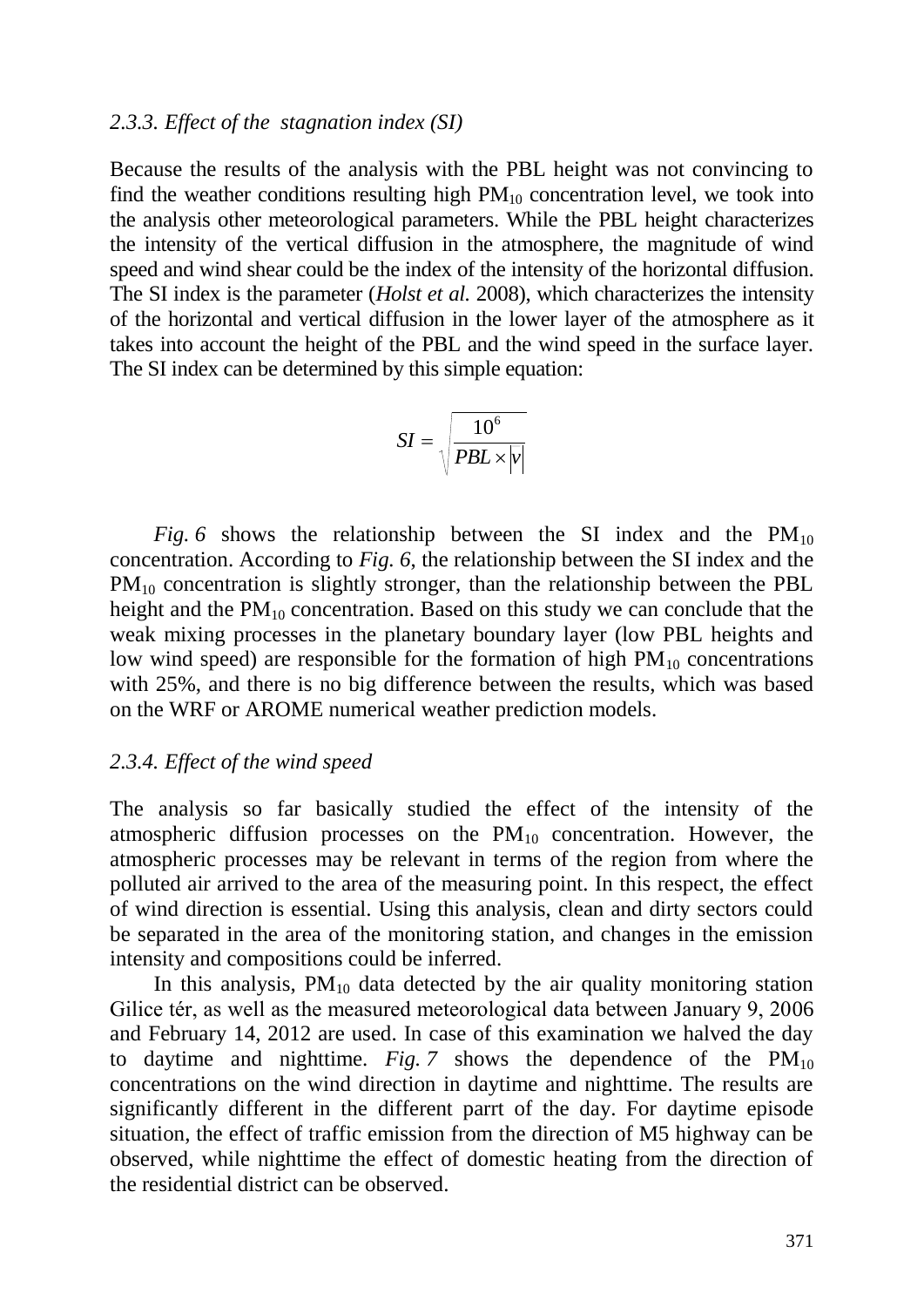

 $Fig. 6.$ The relationship between the SI index and the  $PM_{10}$  concentrations. (Budapest, Gilice tér).



*Fig.* 7. Wind direction dependency of the  $PM_{10}$  concentrations in episode situations for daytime and nighttime. (Budapest, Gilice tér).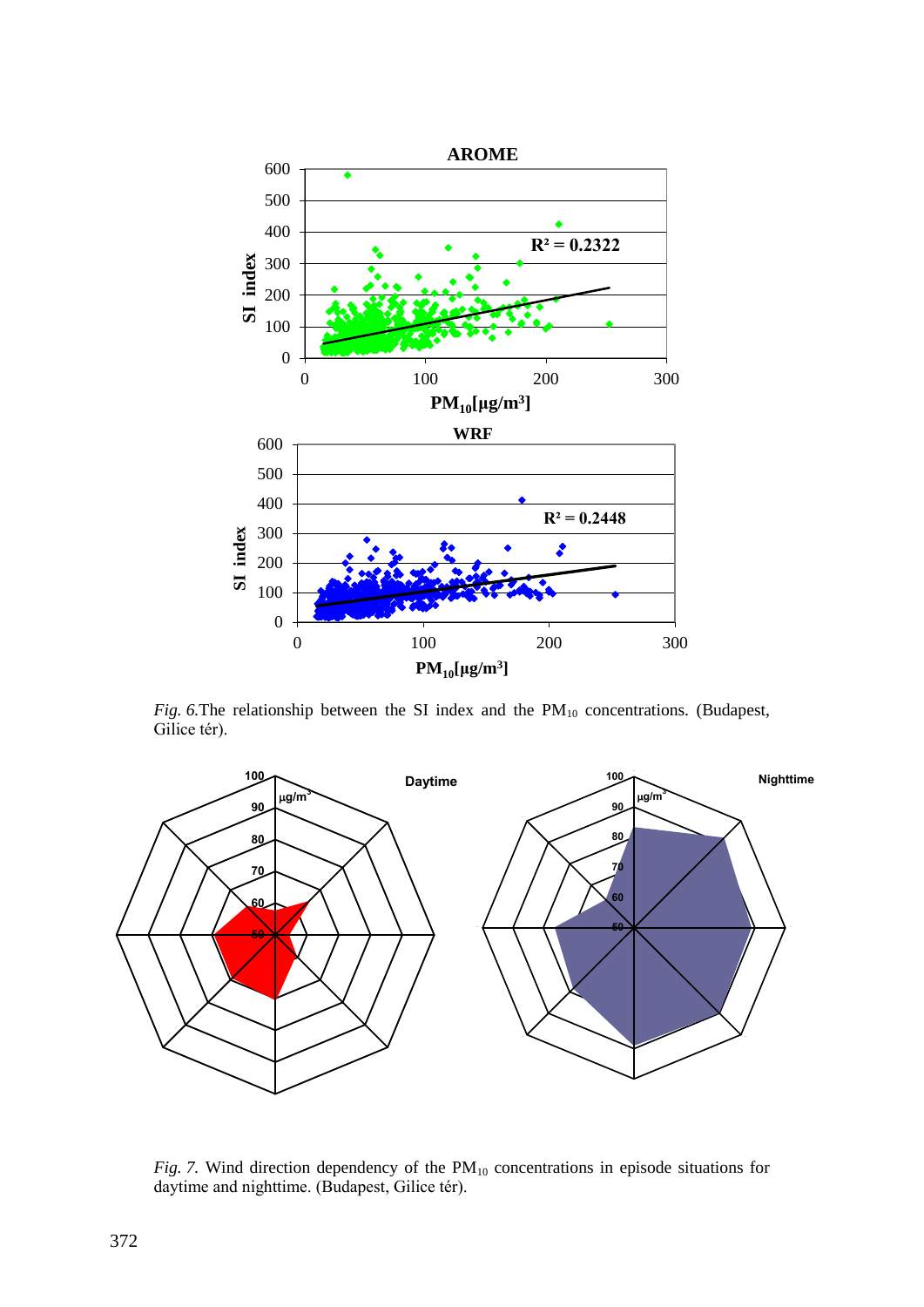Based on *Fig. 7*, it is likely that during the day the traffic emission and during the night the domestic heating is the primary source of  $PM_{10}$  pollution in the area of Gilice tér station. It is worth to compare the highest average concentration values, which was detected in daytime and nighttime. During the day, the average hourly maximum concentration was 70  $\mu$ g/m<sup>3</sup>, while at night it was 90  $\mu$ g/m<sup>3</sup>, which could be explained with the low boundary layer at night, but it is possible that the level of emissions from residential combustion is greater than the traffic emission.

#### *3. Validation of the PM<sup>10</sup> forecast for Budapest*

The Hungarian Meteorological Service adopted a chemical transport model to forecast the concentration values of the main pollutants. The forecasting tool is an integrated system of the WRF meteorological and CHIMERE chemical transport models. The air quality prediction system has been operating since June 1, 2010, which means, that there are longer than 2-year data sets to evaluate how it is working. In the validation work the  $PM_{10}$  data detected by the air quality monitoring network of Budapest, as well as the forecasted air pollutant concentration values of the air quality prediction model system are used. The values of NMSE (normalized mean square error) and correlation were determined for the  $PM_{10}$  pollutants and for the grid points, where the air quality monitoring stations are located. NMSE is a typical statistical indicator of the overall deviations between predicted and measured values. Low values mean, that the model is well performing both in space and time. The correlation coefficient is a measure of how well the predicted values from a forecast model "fit" the real-life data. The values indicate that the best forecast can be expected in the area of Honvéd utca monitoring station (the correlation value is 0.53) and the worst in the area of Pesthidegkút monitoring station (the correlation value is about 0.15) for  $PM_{10}$ . *Table* 5 shows all the results of this examination.

The results of this evaluation work shows, that the  $PM_{10}$  concentration prediction is not so good. There is big lack in the emission input data base calculated for  $PM_{10}$  mainly in the domestic heating, which is reflected in the case of Pesthidegkút monitoring station, for which the values of NMSE and correlation are very bad. Presumably there are some problems with our traffic emission data base, and sometimes the NWP model is not able to predict well the essential meteorological parameters, which have effect on the  $PM_{10}$ concentration (*Saide et al.,* 2011).

In the future we plan to develop our emission database, determine new boundary conditions. We hope, that this investigation will result in an improvement in the  $PM_{10}$  forecast.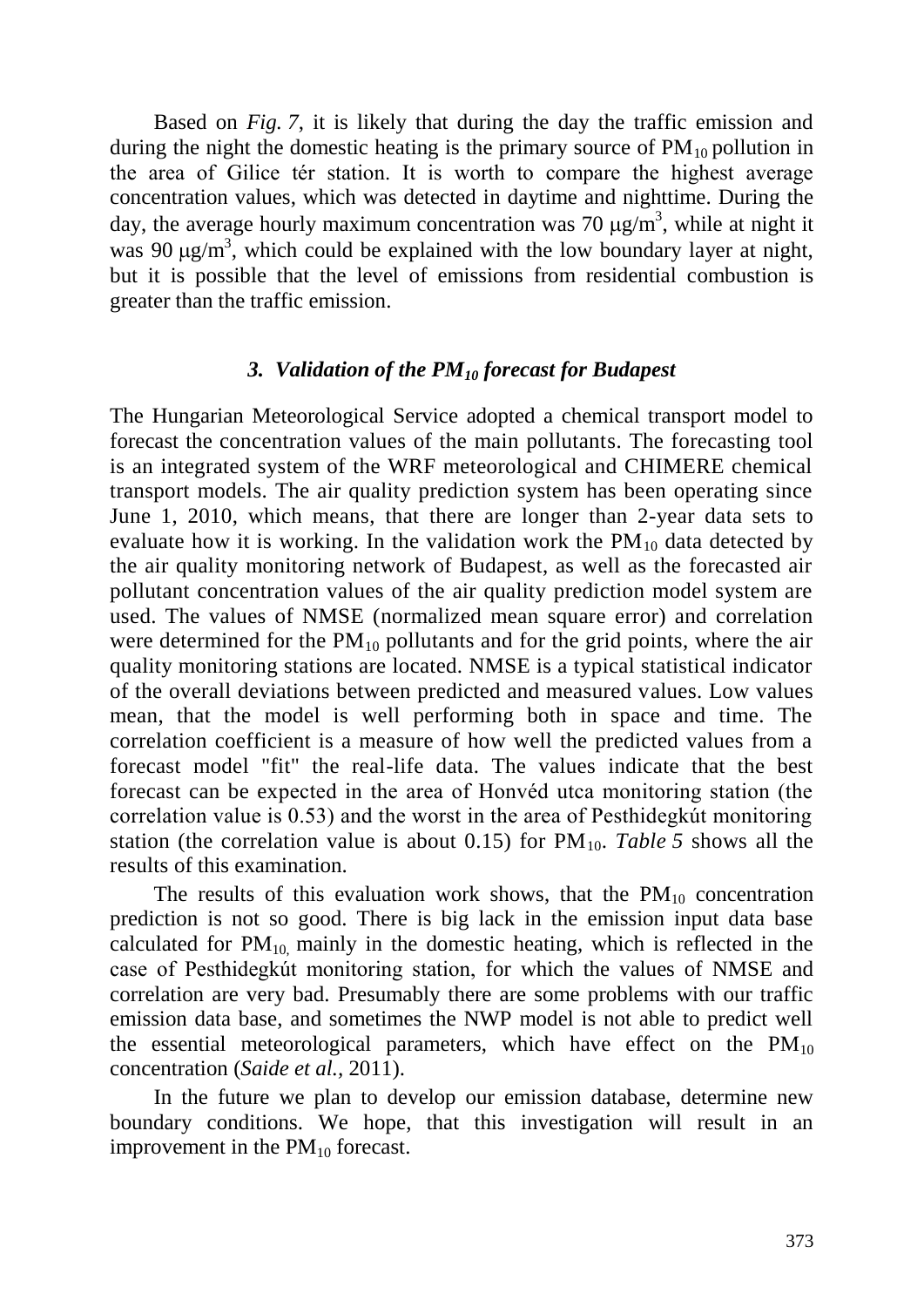| <b>Station</b>  | <b>NMSE</b> | <b>Correlation</b> |
|-----------------|-------------|--------------------|
| Csepel          | 0.97        | 0.39               |
| Erzsébet tér    | 0.35        | 0.49               |
| Gergely utca    | 0.40        | 0.45               |
| Gilice tár      | 0.57        | 0.31               |
| Honvéd          | 0.31        | 0.53               |
| Kőrakás park    | 0.14        | 0.36               |
| Kosztolányi tér | 0.36        | 0.33               |
| Pesthidegkút    | 0.88        | 0.15               |
| Széna tér       | 0.50        | 0.35               |
| Teleki tér      | 0.45        | 0.49               |
| Tétényi út      | 0.64        | 0.19               |

*Table* 5. NMSE and correlation values of the  $PM_{10}$  prediction

### *4. Conclusion*

In this study, we tried to determine the contribution of the effect of the longrange transport and meteorological conditions to the Hungarian  $PM_{10}$  and  $PM_{2.5}$ air pollution. In case of the long-range transport, the study tool was the EMEP chemical transport model, and the results of this model calculations were the bases of examination.

The conclusions drawn from the calculations are:

- In Hungary, the contribution of the long-range transport to the PM air pollution is 70–80%.
- The effect of the long-range transport shows significant spatial variability, the most important part is the western frontier of Hungary, and the smallest is the central part of the country.
- Among the European states, Romania and Poland are the greatest polluters of Hungary's atmosphere.
- Particles emitted by Hungary contribute significantly to the PM pollution of Slovakia, Serbia, and Croatia.
- 37% of the particulate matters emitted by Hungary remain in the country, and 63% cross the border of Hungary and increase the PM contaminations of other countries.
- In case of Hungary, the aerosol particles arrive to the area of Hungary from outside sources are 30% more than the particles emitted by the country in all.
- The reasons of the formation of  $PM_{10}$  related to high air pollution situations are: unfavorable weather conditions and increasing emission of the domestic heating. Among the meteorological parameters, the effect of the SI index is the most significant.